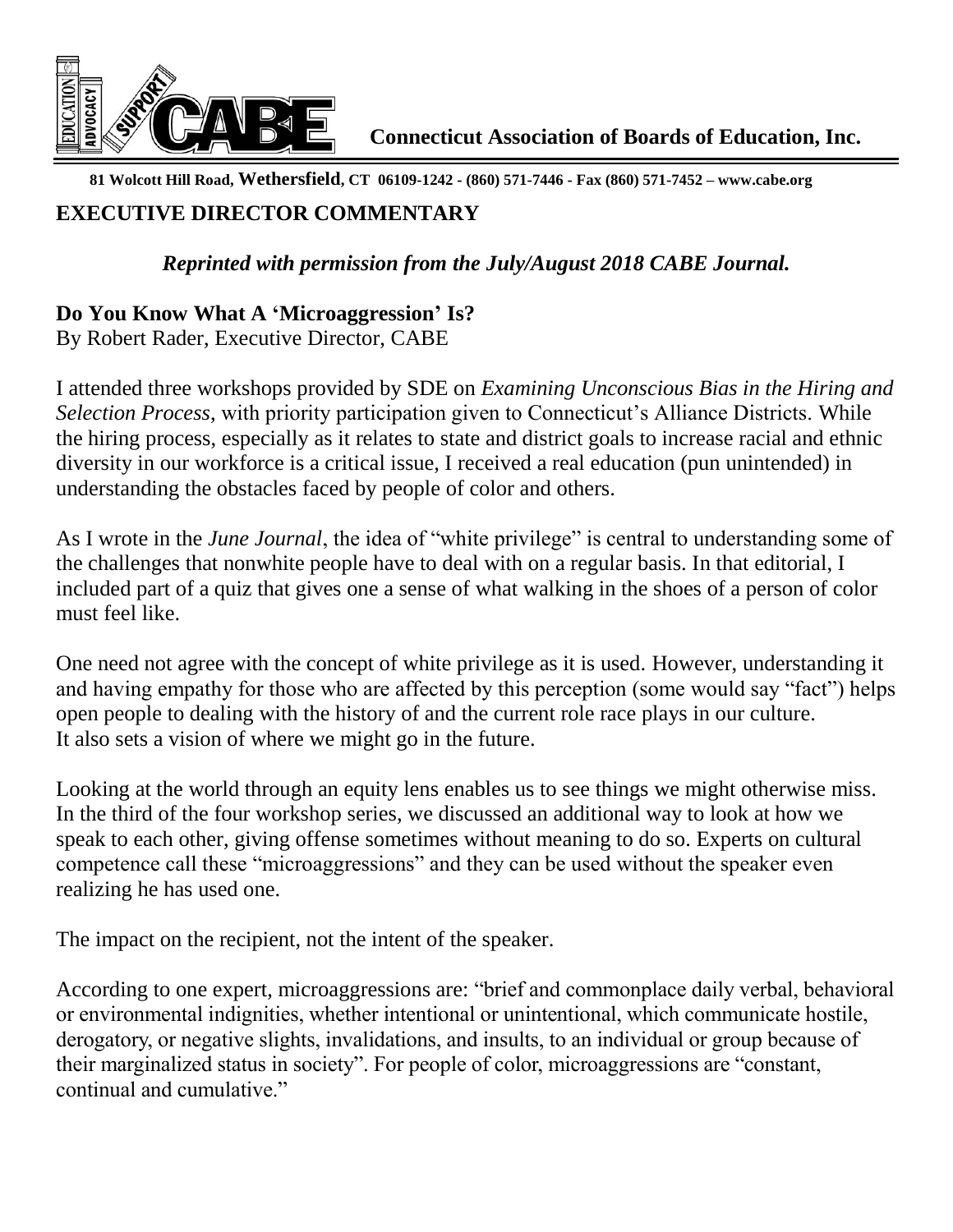These microaggressions are not just aimed at people of color, nor are they all towards one particular group of people of color-- Chinese and African individuals don't receive the same microaggressions but they can still be recipients. Women can also face microaggressions, people in different religions can be the target of microaggressions and so can those with disabilities.

Here are some examples of microaggressions. Again, there need be no deliberate intent to insult (but, there could be), but the microaggressions assume something that will put down the recipient.

- "Where are you from?" "You speak good English." "Where were you born?" All three of these provide the message that the recipient is not American.
- "You are a credit to your race." This sends the message to a person of color that he or she is part of a group (race) that is not up to a high standard.
- "When I look at you, I don't see color." "America is a melting pot." These messages deny a person of color's racial or ethnic experiences.
- A white person clutching their purse or checking their wallet as a person of color walks by. The message here is that the person of color may be a criminal.
- "I'm not racist—I have Black friends" This assumes that the speaker is immune to racism because he has friends of color.
- "As a woman, I know what you go through as a racial minority." The message is that a woman's experiences and challenges are equal to that of a person of color.
- "Everyone can succeed in this society, if they work hard enough." The message is that people of color are lazy or incompetent and that they just need to work harder.
- Being ignored at a store counter as attention is given to a white customer. The message is that the white person is a more valued customer than a person of color.<sup>i</sup>

While I can readily understand that these statements or actions can be insulting, I would also argue that the context in which some of these words or actions are stated and the relationship between the people involved may affect how they are sent and received. Be that as it may, however, greater sensitivity to how the recipient will take certain remarks is always helpful, especially in fraught situations.

As part of examining an area such as hiring processes through an equity lens, words really matter as they so often indicate leanings and biases that we may not have realized were ours. Discussions of stories about race and racism also help sensitize a potential interviewer to his leanings. For example, there are many reasons that an interviewer may give a poor rating to a